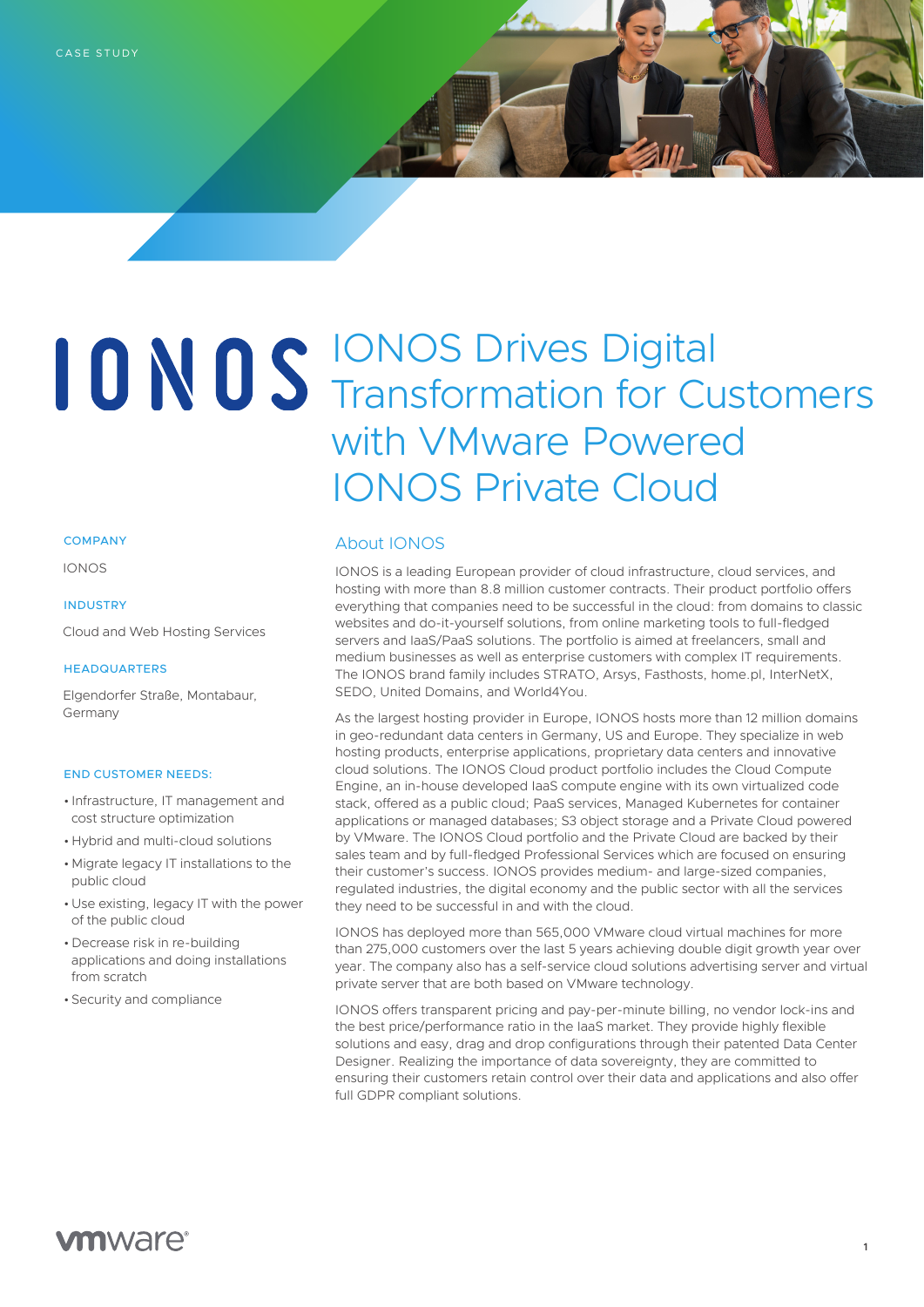#### BUSINESS BENEFITS:

- Deployed 565,000+ VMware cloud virtual machines for 275,000+ customers
- Achieved double digit YoY growth over the last 5 years
- Enabled customers to run any app across vSphere-based private cloud environments
- Offer a pay-per-use model
- Allow customers to shift cost and time-intensive tasks to external IT specialists
- Give customers flexible licensing options
- •Provide an optimally shielded and horizontally scalable environment
- Allow backup and data recovery from the cloud with computerized processes and apps

#### VMWARE FOOTPRINT:

- VMware vSphere® running on IONOS Dedicated Servers
- VMware vCenter Server® appliance
- VMware NSX-T® to power networking for the service offering
- VMware vSAN™ aggregating hostbased storage into a shared datastore

## End Customer Challenges

IONOS Private Cloud customers are looking for infrastructure, IT management and cost structure optimization. But each customer faces different challenges depending on where they are in their digital transformation journey. Some are looking to move their legacy IT installations, often virtualized with VMware on-premises, to the public cloud while others are more advanced and want a hybrid and multi-cloud solution.

IT administrators also want to decrease risk in re-building applications and doing installations from scratch. So, they want to take a hybrid approach where they can use their existing, legacy IT along with the power of the public cloud. Further, many customers want control of their IT infrastructure on the cloud but have security and compliance concerns and tend to opt for private cloud solutions.

# VMware Powered IONOS Private Cloud Offers Customers a Multi-Cloud Strategy

By joining the VMware Partner Connect program as a VMware Cloud Provider, IONOS was able to build and launch the IONOS Private Cloud. The offering uses VMware software-defined solutions to give customers a cloud that combines the agility and flexibility of the public cloud with the security and dedicated hardware of an on-premises IT approach.

Introduced in April 2020, the IONOS Private Cloud - powered by VMware - brings enterprise-class Software-Defined Data Center capabilities to the IONOS Cloud and enables customers to run any application across vSphere-based private cloud environments.

VMware's Cloud Provider Platform gives IONOS the flexibility and choice to offer

customers a multi-cloud strategy. The offering helps IONOS scale and expand their service portfolio through high-value cloud services. It helps IONOS convert prospects into customers by offering the below benefits:

- Pay-per-Use Model: Consumption-based licensing means software licenses defined as one-time capital expenditures become subscription-based operating expenditures.
- Managed IT Environment: Companies often manage their own server farms and networks. But to overcome a lack of resources, the right technical skillsets, and to serve fast growing markets, customers can opt for managed services. With IONOS Private Cloud, IT decisions are automated and standardized, allowing the customer to maintain exclusivity of their own systems for dedicated use.

Some of the benefits of the managed IT environment include:

- Continuous monitoring and troubleshooting
- Proactive fault detection and capacity management
- Updates, patching and state-of-the-art security
- Adherence to availability and compliance SLA levels
- No time-consuming certification of system administrators
- Scale: The cloud scales entirely on demand and the customer only pays for actual usage. There is flexibility to book additional resources without the lead time of ordering a new on-prem server. It also allows companies to complete short term projects after which the hosts can be shutdown again. The IONOS Private Cloud combines the best of both worlds and allows companies to setup a private cloud even if they know they might not need it for a long time. Scalability is important for companies with ever-increasing resource requirements from more users, new functions, peak loads or extreme fluctuations.

# **vm**ware<sup>®</sup>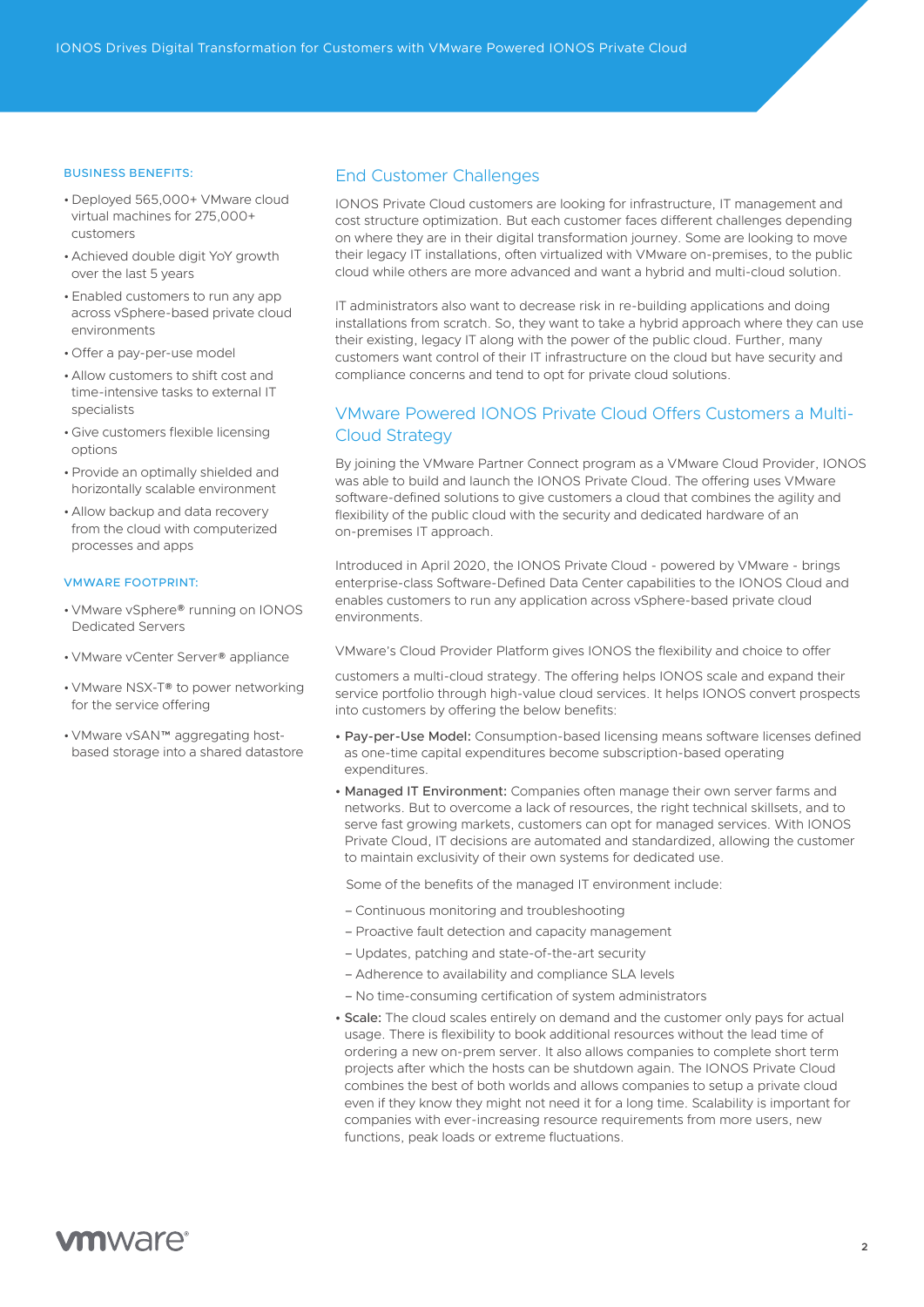"VMware is widely used in the SMB segment. So we adopted it partly to build trust, and also because the IT staff in these companies knows the tools and can seamlessly continue using them, making the transition from on-prem to the cloud as easy as possible."

ALEXANDER VIERSCHRODT, HEAD OF COMMERCIAL MANAGEMENT CLOUD, IONOS

The capacities for a virtual data center come from the IONOS Private Cloud's pool of high-performance servers exclusively available to the user at the time of use. Virtual resources are available in software-defined form almost in real time.

- License Management: The IONOS Private Cloud, offers customers flexible licensing options, which helps avoid complications related to region-specific licenses. Customers do not have to worry about obtaining the correct licenses for their vSphere virtual environments.
- Disaster Recovery: Data backup and recovery are gaining importance due to legal and compliance requirements, DoS attacks, unintentional encryption, human errors, technical incidents or force majeure. Companies that already use VMware on-premises, can maintain the cloud as an emergency fail-safe option. For IONOS Private Cloud, backup and recovery options from the cloud involve computerized processes and applications that can either be quickly restored in the event of an incident or continue to run as a duplicated process without any interruptions.

# Capabilities of the IONOS Private Cloud Powered by VMware

The IONOS Private Cloud - powered by VMware - includes the following capabilities for its customers:

- Maintenance, patching, and upgrades of private clouds, performed by IONOS
- Customers can add hosts or features like IPSEC VPN or IP Addresses/Subnets or Backup service in cloud panel
- VMware vSphere® running on IONOS dedicated servers
- VMware vCenter Server® appliance
- VMware NSX-T® to power networking for the service offering
- VMware vSAN™ aggregating host-based storage into a shared datastore



With the VMware Cloud Verified badge IONOS can now target service providers who have successfully run VMware "standard" environments and have in-house VMware technology experts who help solve problems for their customers.

IONOS Private Cloud also includes access to the following consoles:

- IONOS Control Panel which is the primary user interface for provisioning private clouds
- VMware vSphere client to manage workloads and other components of the private